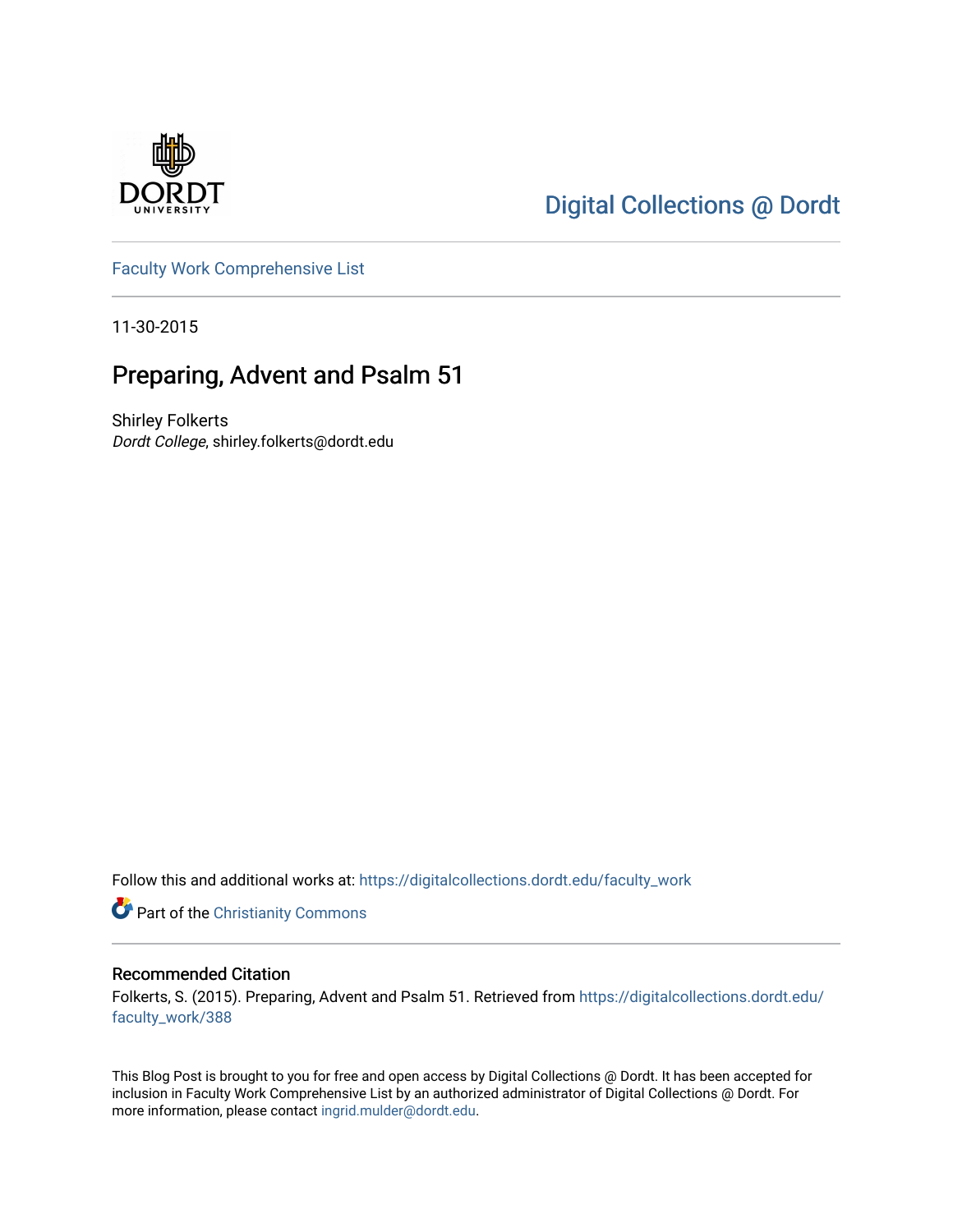### Preparing, Advent and Psalm 51

#### Abstract

"We can't make this event happen any more than we made creation happen. But we are a busy people and most days our frantic waiting drowns out the echo of our cries from deep within."

Posting about anticipating Christ's coming from In All Things - an online hub committed to the claim that the life, death, and resurrection of Jesus Christ has implications for the entire world.

<http://inallthings.org/preparing-advent-and-psalm-51/>

Keywords In All Things, Advent, Christmas, waiting

**Disciplines** 

**Christianity** 

#### **Comments**

[In All Things](http://inallthings.org/) is a publication of the [Andreas Center for Reformed Scholarship and Service](http://www.dordt.edu/services_support/andreas_center/) at Dordt [College](http://www.dordt.edu/).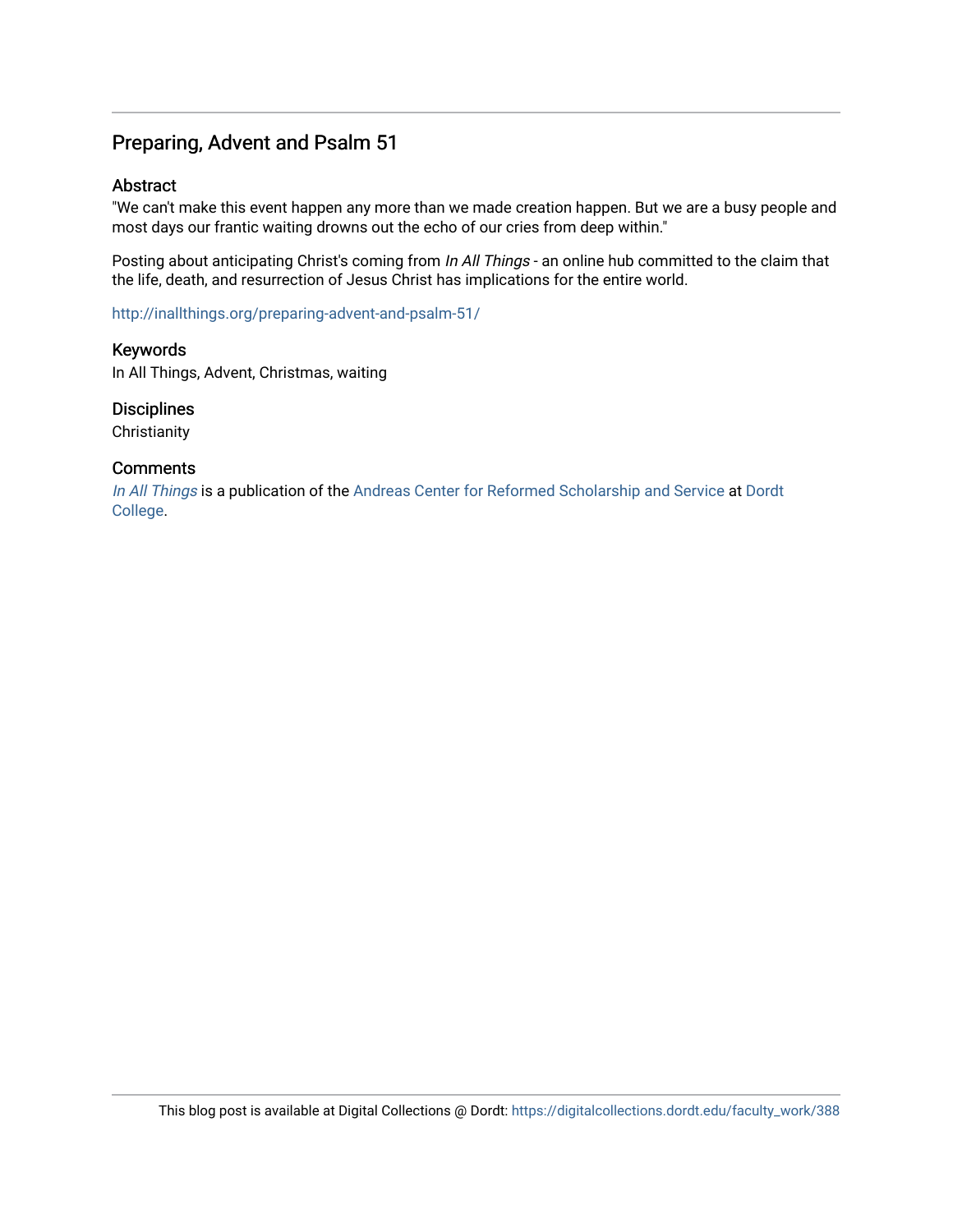# **Preparing, Advent and Psalm 51**

**inallthings.org**[/preparing-advent-and-psalm-51/](http://inallthings.org/preparing-advent-and-psalm-51/)

#### Shirley Folkerts

This is post 2 of 2 in the series *"Advent Devotions"*

- 1. Advent: The Messy [Preparation](http://inallthings.org/advent-the-messy-preparation/)
- 2. Preparing, Advent and Psalm 51

If possible, in a quiet, dark space, light either a real or an imaginative candle beside the glow of your digital screen and remember the people who have waited, and are waiting, all around the world in the dim glow of flickering light and perhaps flickering hope. If possible, read aloud and slowly pray as we wait and prepare together.

Advent is a season to remind us that we are waiting not for Christmas treats and programs, not for lights and parties, not even for giving and receiving gifts; but we are waiting for the Christ-coming-again, Christ-restoring-completely, Christ-reigning-forever event.

We are not alone as we wait; we are not the first, we are not the last.

We live in between the first creation and the renewed creation with no control over when or how, but with the stark realization that we need this Christ-coming-again, Christ-restoring-completely, Christ-reigning-forever event.

We can't make this event happen any more than we made creation happen. But we are a busy people and most days our frantic waiting drowns out the echo of our cries from deep within, "Let me hear joy and gladness; let the bones you have crushed rejoice." (Psalm 51:8)

During this season of Advent we pause,